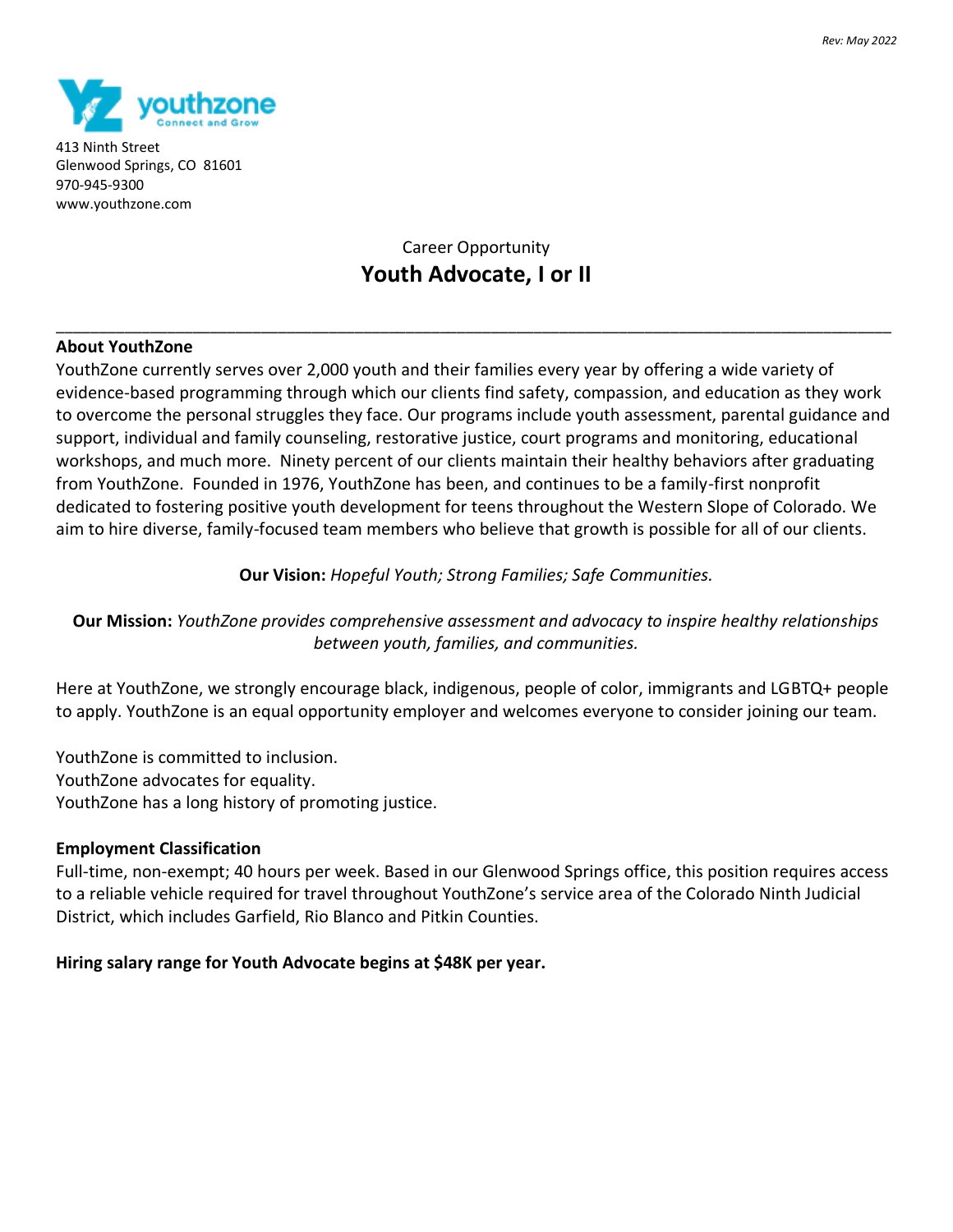# **Position Overview**

With an analytical mind and a compassionate nature, Youth Advocates at YouthZone serve as coordinators, mentors, coaches and trusted adults for our youth clients. Youth advocates assess the strengths and the needs of each youth, then coordinate and monitor restorative activities, treatment plans, and other interdisciplinary care, while ensuring that court-mandated requirements are also met. On any given day, youth advocates may perform intake interviews, check in with clients, meet with parents, arrange resources, and complete reports and data entry.

Successful YouthZone youth advocates possess: deep empathy and understanding of adolescents; creativity and the ability to problem solve with parents and service providers; persistence and assertiveness in advocating for their youth clients; the ability to withstand the pressure and stress that often comes from service development and negotiations; knowledge of the differences in the major service areas that serve children and knowledge of individualized program development.

# **Education, Training and Experience**

- *Required*: Bachelor's degree from an accredited, four-year institution, or an equivalent combination of training, education and relevant experience.
	- o *Highly desirable*: Major or substantial coursework in social work, psychology, mental health, counseling, education, juvenile justice, or related field.
- *Required*: Three or more years of experience working with young people and adolescents, ages 10 to 18 years old.
- *Required*: High proficiency with MS Office programs: Outlook, Word, Excel, and PowerPoint.
- *Required*: Proficiency with office technology and equipment, including fax machines, printers, copiers, scanners, and computers.
- *Highly desirable*: Clinical health experience and/or knowledge of age-appropriate youth behaviors and family dynamics.
- *Highly desirable*: Bilingual in Spanish and English; Strong verbal and written communications skills in English, and ability to understand and to make oneself understood in Spanish.

### **Other Requirements**

- Participation in a child abuse registry check; fingerprint/Colorado Bureau of Investigation check; driving history check, and drug screen.
- Ability and willingness to work a flexible schedule in order to accommodate client needs and court schedules.
- Access to, and willingness to use, reliable transportation that is properly registered and insured for travel throughout the YouthZone service area, which includes: Aspen, Basalt, Carbondale, Glenwood Springs, New Castle, Silt, Rifle, Meeker, and Parachute.
- Participate in on-going training opportunities related to aspects of case management and adolescent development.
- Well-developed interpersonal abilities.
- Exceptional written and verbal communication skills.
- Ability and willingness to work a full-time weekly schedule, which at times requires flexibility in service to meeting the needs of clients.
- Professional attitude, and friendly, courteous manner.
- Exceptional task and time management skills.
- Creativity and strong problem-solving skills.

### **Working Relationships**

- Reports to Assistant Director.
	- o Youth Advocates also receive direction, training and support from Clinical Director and Senior Youth Advocate.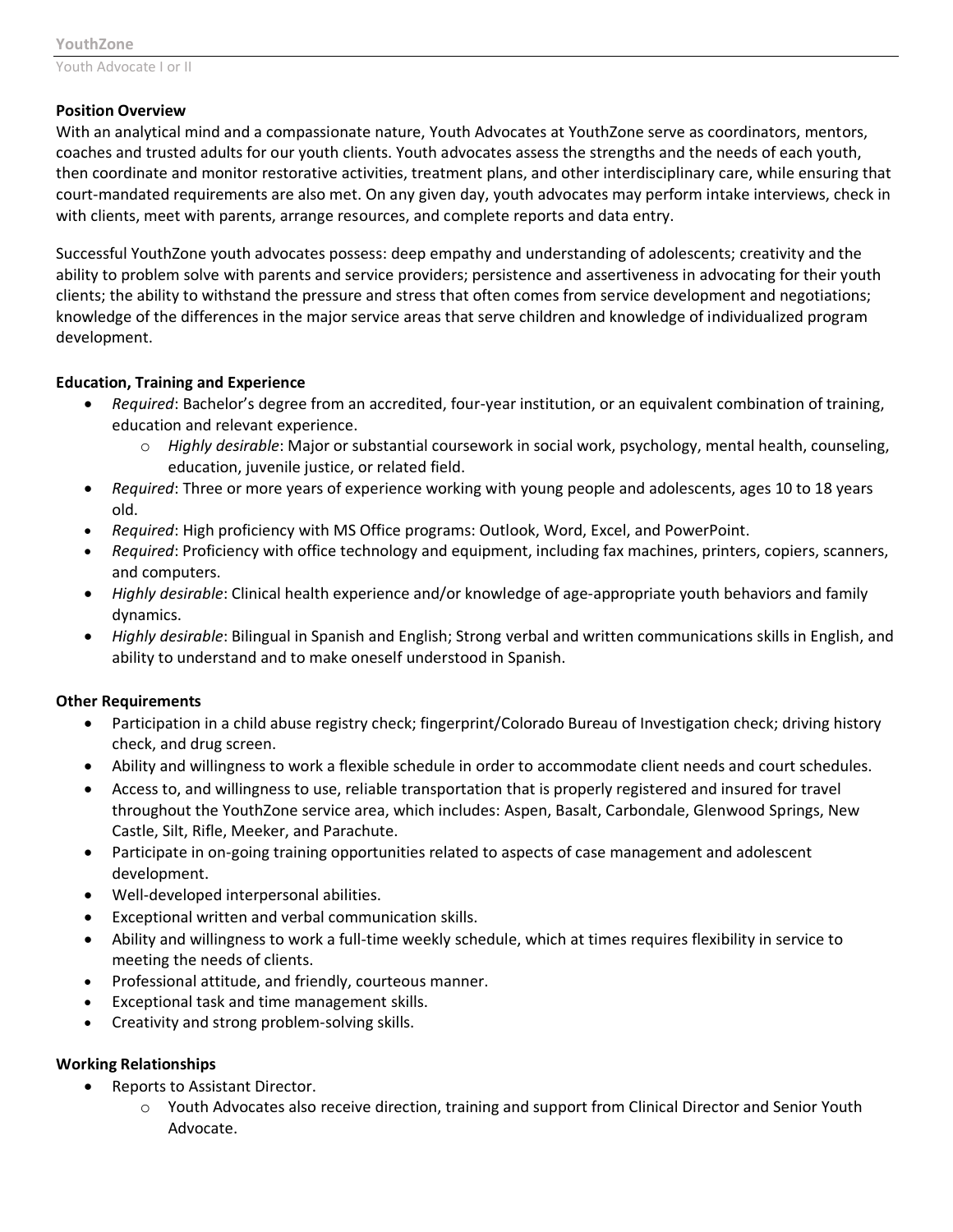#### **YouthZone**

Youth Advocate I or II

- o and other YouthZone team members, depending on the tasks at hand.
- Weekly meetings with Senior Youth Advocate for purpose of supervision, case review, on-going training and general support.
- On-going, constructive, and open collaboration between all YouthZone staff is essential to our team to ensure a consistent, effective and high-quality program.
- The ability to interact efficiently and effectively with program stakeholders including school personnel, district leadership, law enforcement agents, judicial district personnel, parents, youth, and outside agencies.

# **Essential Functions and Responsibilities of the Youth Advocate at YouthZone**

- Establish and nurture key relationships, both internal and external.
	- o Establish and maintain rapport with youth and their families.
	- $\circ$  Establish and nurture an appropriate and professional connection with youth that supports their growth and development.
	- $\circ$  Attend municipal, district, and county courts on regularly scheduled dates.
	- o Organize staffing to develop an individualized family service plan with enrolled clients.
	- $\circ$  Collaborate with other community resources to maintain and develop positive working relationships.
- Establish meaningful customer and client relationships.
	- $\circ$  Conduct initial assessment of youth client needs, and those of his/her family in order to develop and implement an effective service plan.
	- o Monitor client utilization of services as outlined in the service plan.
	- o Advocate for clients and families having difficulty receiving needed services, and provide assistance as needed.
	- o Respond promptly to client's needs and requests for support.
	- o Notify Clinical Supervisor immediately regarding high-risk clients, and/or emergent situations.
	- $\circ$  Facilitate and organize YouthZone groups and programs, as directed.
	- o Remain flexible in setting times and places for meeting with clients.
- Maintain administrative responsibilities.
	- $\circ$  Maintain client records and document work activities in accordance with YouthZone standards and practices.
	- o Promptly prepare necessary court documentation.
	- $\circ$  Accurately complete YouthZone paperwork and data-entry in a timely manner.
- Participate as a contributing member of the YouthZone Team.

# **Required Responsibilities of YouthZone Team Members**

- Serve as an ambassador for YouthZone and its mission throughout the communities we serve.
- Be prepared to provide accurate information and answer questions about YouthZone's programs and services.
- Be prepared to provide accurate information and answer questions about YouthZone's current and upcoming development opportunities. This includes the ongoing Wish List.
- Demonstrate ability and willingness to work with youth and adult clients with an attitude of respect and nonjudgment.
- Maintain a strong sense of compassion and empathy for adolescents and the existential struggles they deal with.
- Ability to problem-solve with parents and service providers in order to best support youth.
- Demonstrate flexibility in scheduling meetings with youth, parents, partners, and stakeholders.
- Maintain strict compliance with YouthZone operational and safety policies, procedures, and standards.
- Comply with confidentiality standards and practices, HIPAA guidelines, and mandatory reporting requirements.
- Notify Clinical Supervisor immediately regarding interactions with high-risk clients, and/or emergent situations.
- Complete all required and requested documentation and reports in a timely manner.
- High proficiency and comfort level in computer skills, to include: word processing, spreadsheets, email, calendar/collaboration operations, and use of cloud-based functions.
- Willingness to expand and deepen technological skill set.
- Strong writing skills: ability to draft professional, high-quality letters, emails, reports, proposals, etc.